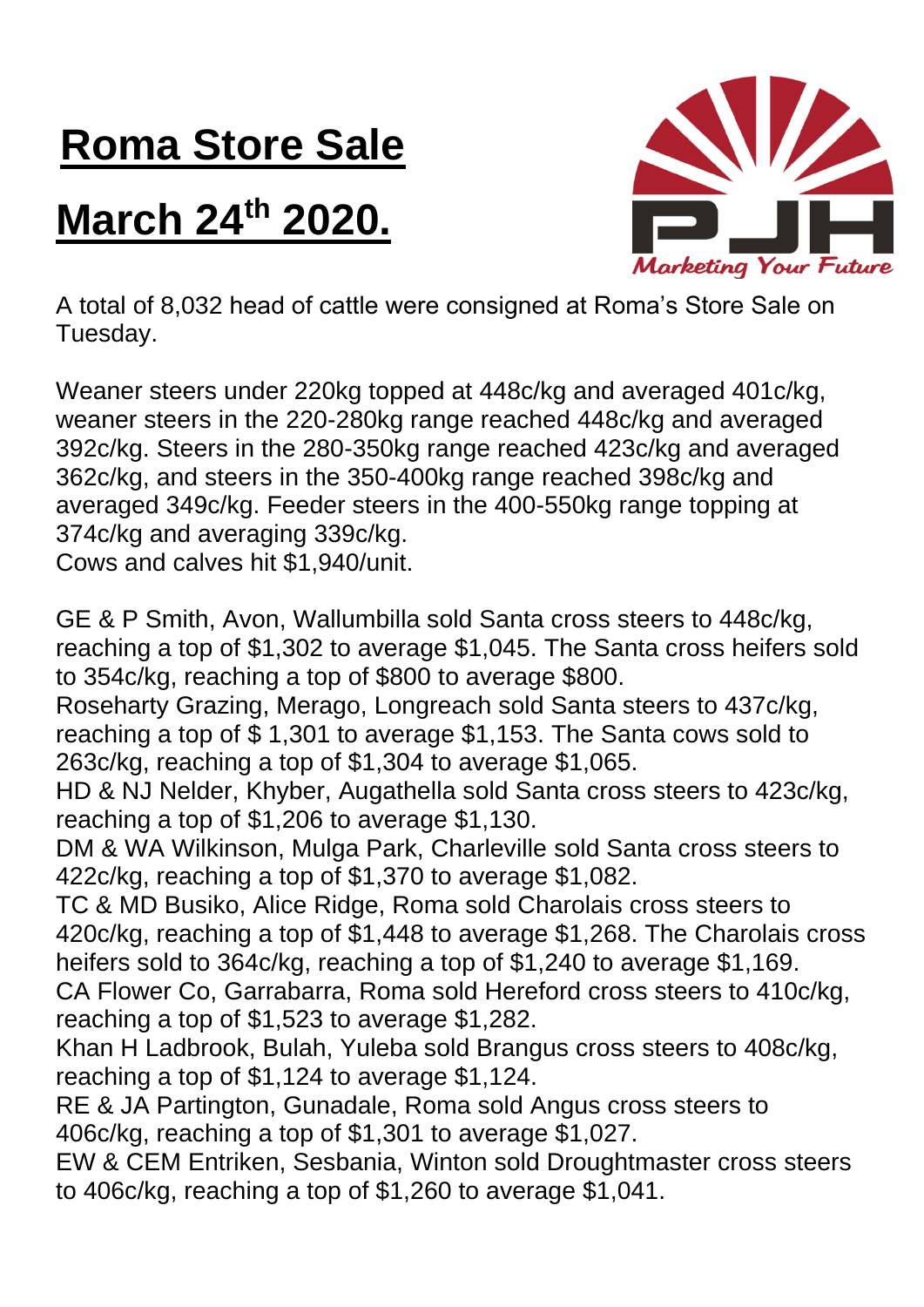Belz Cattle Co, Waroonga, Mitchell sold Droughtmaster cross steers to 404c/kg, reaching a top of \$1,112 to average \$987.

Ben Nichols, Bendemeer Stn, Winton sold Angus cross steers to 400c/kg, reaching a top of \$1,286 to average \$1,097.

Ashman Grazing, Escombe Downs, Winton sold Braford cross steers to 396c/kg, reaching a top of \$1,909 to average \$1,321.

W G Jackson, Maintop North, Injune sold Angus cross steers to 396c/kg, reaching a top of \$1,243 to average \$1,192.

Ian Wilson, Wyreema, Bymount West sold Angus cross steers to 392c/kg, reaching a top of \$1,237 to average \$1,135.

JA Henricks, Garfield, Injune sold Angus cross steers to 392c/kg, reaching a top of \$1,162 to average \$1,162.

LRB Briscoe, Garfield, Injune sold Santa cross steers to 391c/kg, reaching a top of \$1,549 to average \$1,253.

Whitton Cattle Co, Myrtleville, Injune sold Charolais cross steers to 388c/kg, reaching a top of \$1,424 to average \$1,401. The Charolais cross heifers sold to 364c/kg, reaching a top of \$1,329 to average \$1,305.

JG & DR Nicholls, Bendemeer, Winton sold Santa cross steers to 388c/kg, reaching a top of \$1,270 to average \$1,144.

DW & CE Collinson, West Myall, Roma sold Angus steers to 380c/kg, reaching a top of \$1,344 to average \$1,177.

JE & LJ Nunn, Sunnyside, Longreach sold Charolais cross steers to 380c/kg, reaching a top of \$1,323 to average \$1,287.

Cowarie Pastoral Co, Cowarie Station, Port Augusta sold Santa cross steers to 380c/kg, reaching a top of \$1,313 to average \$1,190. The Santa cross heifers sold to 356c/kg, reaching a top of \$970 to average \$847. RW & KE Thorne, Holmleigh, Mitchell sold Santa cross steers to 384c/kg, reaching a top of \$1,443 to average \$1,282.

Wilson Grazing, Taroela, Taroom sold Braford steers to 360c/kg, reaching a top of \$1,731 to average \$1,558.

Central Grazing, Ardentrive, Roma sold Angus cross steers to 350c/kg, reaching a top of \$1,587 to average \$1,470. The Angus cross heifers sold to 340c/kg, reaching a top of \$1,338 to average \$1,338.

Bassett Cattle Co, Jennavale, Roma sold Charolais cross steers to 340c/kg, reaching a top of \$1,701 to average \$1,701. The Charolais cross heifers sold to 284c/kg, reaching a top of \$1,043 to average \$955. Khyber Trading Co, Dundee Rd, Mitchell sold Cross breed steers to

330c/kg, reaching a top of \$1,229 to average \$1,229.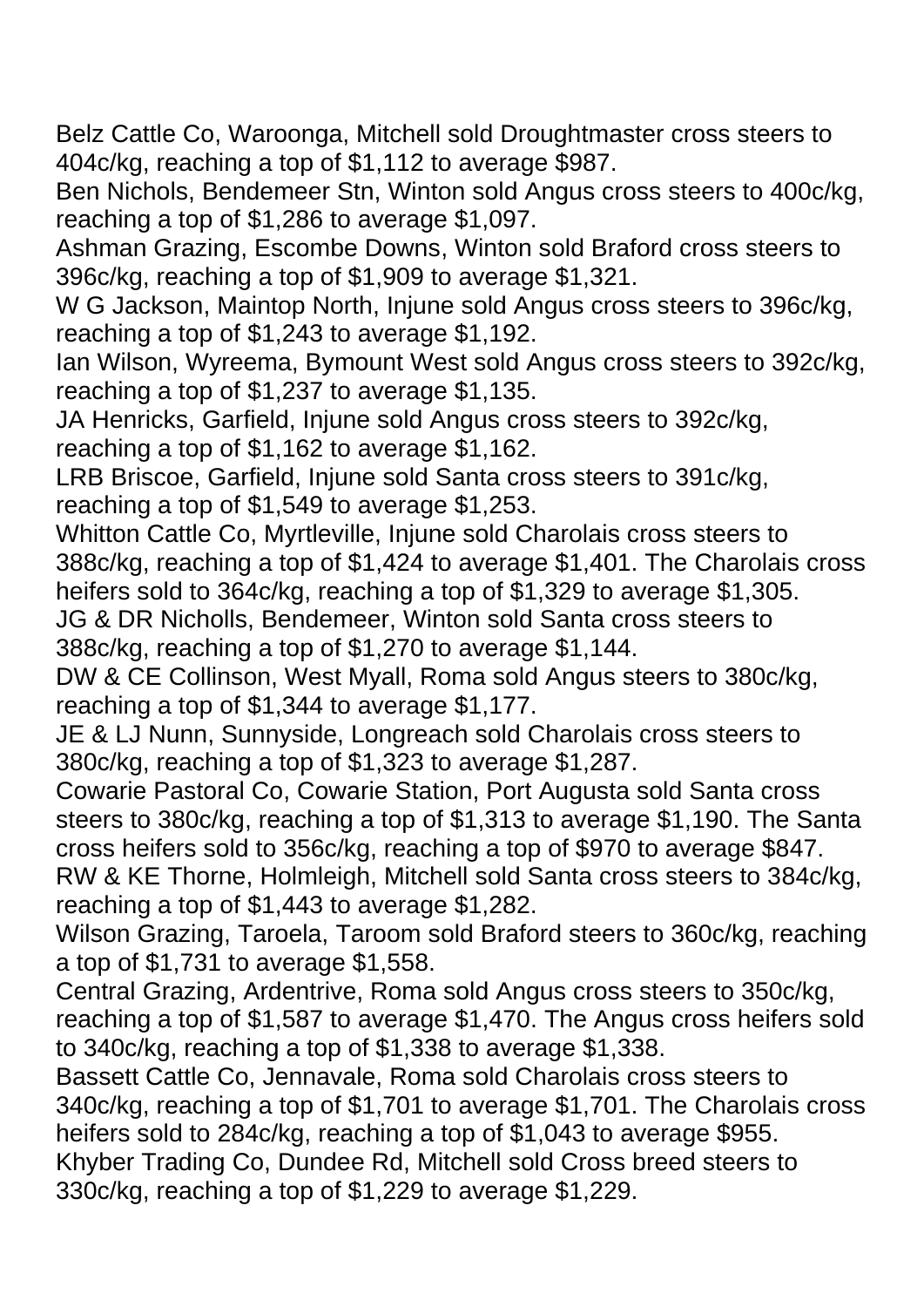Heifers under 220kg topped at 370c/kg and averaged 325c/kg, while heifers in the 220-280kg range topped at 386c/kg and averaged 328c/kg. Heifers in the 280-350kg range topped at 380/kg, averaging 319c/kg. Heifers in the 350-450kg range topped at 364c/kg, averaging 303c/kg.

G & L Smith, Iona, Wallumbilla sold Romagnola cross heifers to 386c/kg, reaching a top of \$1,435 to average \$885.

VJ & GL Packer & Sons Pty Ltd, Kurrajong, Roma sold Charolais heifers to 380c/kg, reaching a top of \$1,155 to average \$973. The Charbray cows sold to 271c/kg, reaching a top of \$1,641 to average \$1,345.

Gary & Kerry Ladbrook, Bulah, Yuleba sold Brangus cross heifers to 370c/kg, reaching a top of \$766 to average \$729.

Palmtree Grazing Co, Palmtree, Taroom sold Santa heifers to 364c/kg, reaching a top of \$1,029 to average \$935.

Bangor Cattle Co Pty Ltd, Bangor, Mungallala sold Charbray heifers to 362c/kg, reaching a top of \$1,199 to average \$1,081.

Cattle Trax P/L, Chesneys, Injune sold Cross breed heifers to 362c/kg, reaching a top of \$1,076 to average \$1,071.

PJ & ME Brennan, For Far, Mitchell sold Charbray heifers to 347c/kg, reaching a top of \$1,113 to average \$968.

Sand Over Past Co, South Terrick, Blackall sold Santa cross heifers to 320c/kg, reaching a top of \$1,155 to average \$897.

Cows in the 300-400kg range reached 258c/kg and averaged 225c/kg, while cows in the 400kg-500kg range reached 272c/kg and averaged 248c/kg. Cows over 500kg topped at 274c/kg, averaging 259c/kg.

DA & CBM Twist, Juandah Downs, Mungallala sold Charolais cross cows to 274c/kg, reaching a top of \$1,957 to average \$1,867.

G H I Cattle Co, Nullin, Yuleba sold Charolais cross cows to 268c/kg, reaching a top of \$1,553 to average \$1,503.

DT & KA York Family Trust, Wattle Park, Wallumbilla sold Simbrah cross cows to 260c/kg, reaching a top of \$1,620 to average \$1,580.

DH & A Humphrey, Merida, Jericho sold Braford cross cows & calves to \$1,940/unit.

## *Next week PJH sell 2 nd position*